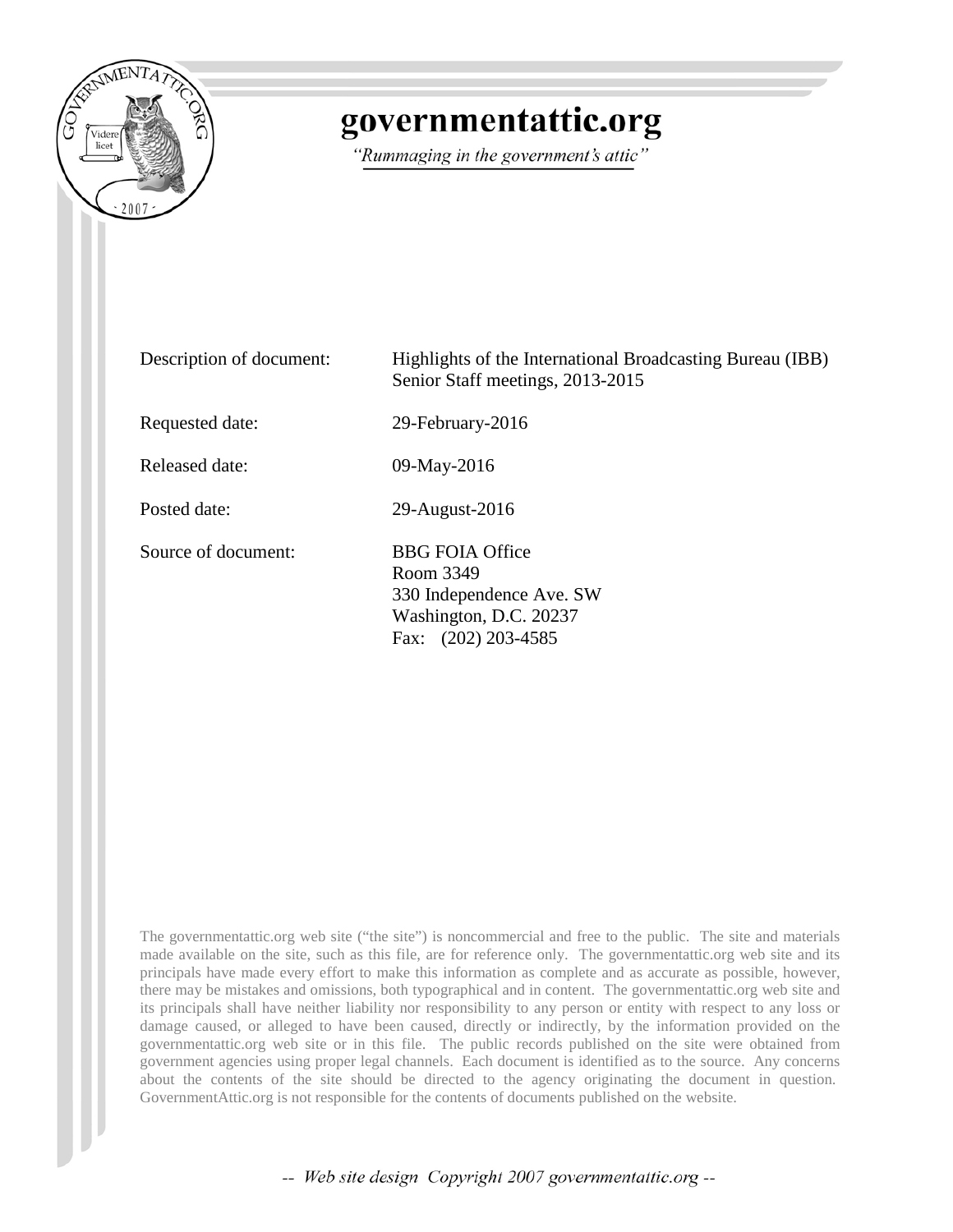

330 Independence Ave.SW Cohen Building, Room 3349 Washington, DC 20237

## *Office of the General Counsel Freedom of Information and Privacy Act Office*

May9, 2016

## RE: Request Pursuant to the Freedom of Information Act - FOIA #16-027

This letter is in response to your Freedom of Information Act (FOIA) request dated February 16, 2016 to the Broadcasting Board of Governors (BBG), which the Agency received on February 29. 2016. In your request, you asked for highlights of the International Broadcasting Bureau (IBB) Senior Staff meetings during 2013, 2014, and 2015.

The Agency has located the documents responsive to your request and they are enclosed with this letter. No information was redacted from the documents, and all responsive documents are being provided to you. Please note that the practice of creating IBB Senior Staff Meeting highlights ceased after the departure of IBB Director Lobo in November of 2013. There are no chargeable fees associated with this request.

This completes the Agency's response to your request and it is now closed. If you have any questions regarding your request, please contact me at (202) 203-4550 or the Office of the General Counsel at the above address. Currently, inquiries are not accepted via Email.

Sincerely,

 $K - K$ 

Andrew T. Krog FOIA and Privacy Act Officer

Enclosure: Releasable Documents

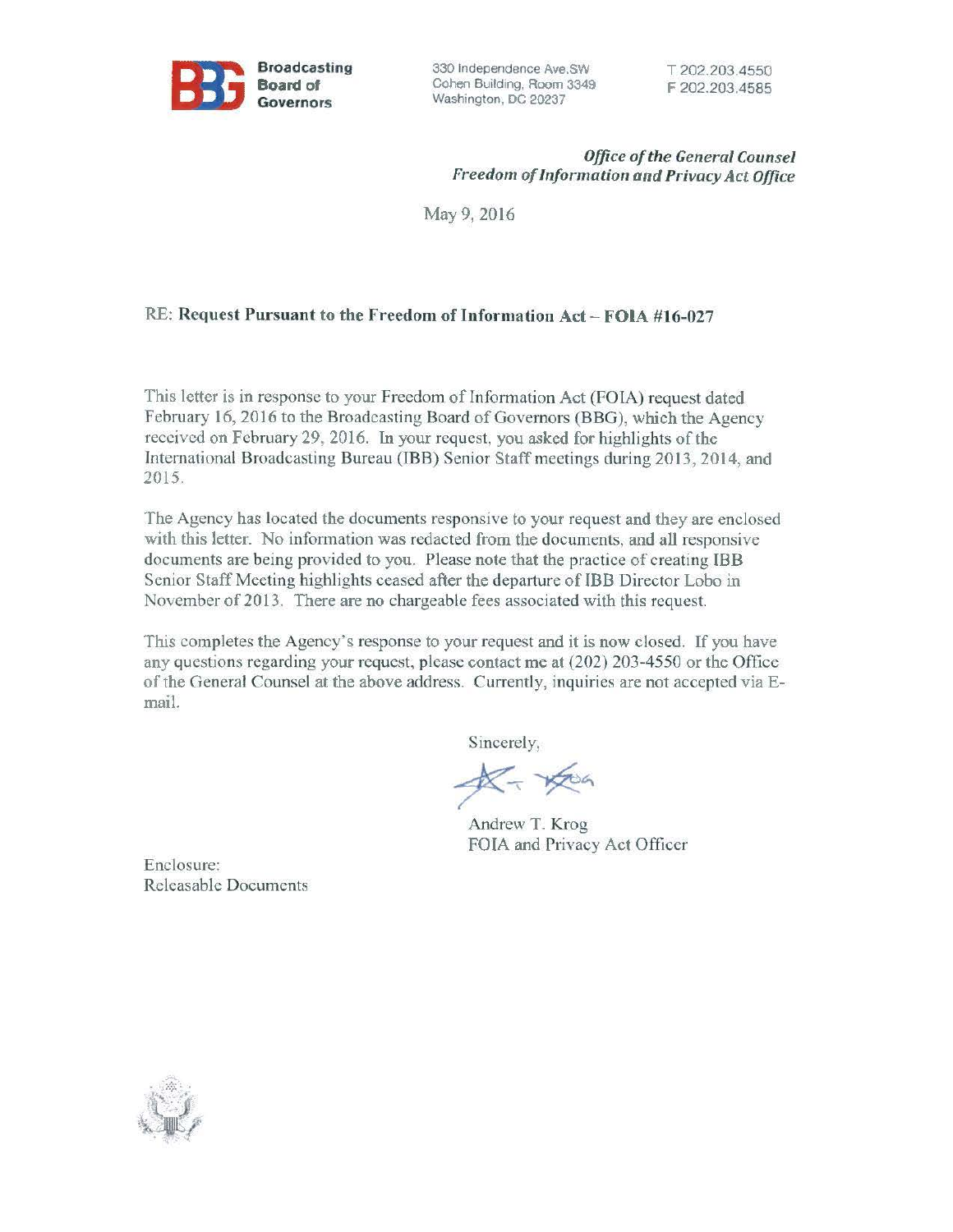## Agenda: BBG Monthly Senior Staff Meeting

## Tuesday, February 26, 2013

al al

 $\sim$   $\sim$ 

## Welcome - Dick Lobo

## On the phone:

OCB-TBA RFA-TBA MBN -Anne Noble and Kelly Sullivan RFE/RL - John Giambalvo, Beth Portale and Jeremy Bransten

## Housekeeping - Dick Lobo

- New CFO
- Fitness Center updates and locker drawing (Tish King)

## Fiscal Update - Marie Lennon

## Strategy and Development - Bruce Sherman

- LSR and Knowledge Management System
- Growth Strategy
- New Development money
- Africa FMs (Bamako, Juba, DRC, Nouakchott)
- Research status
- Product catalog
- South Korea trip

## Iraq Licenses - Andre Mendes

## Communications and External Affairs - Lynne Weil

- Congressional update
- Media
- Outside stakeholders
- Introducing Laurie Moy

## OIG/GAO Update - Kelu Chao

OCB-TBA

VOA - David Ensor

RFA-TBA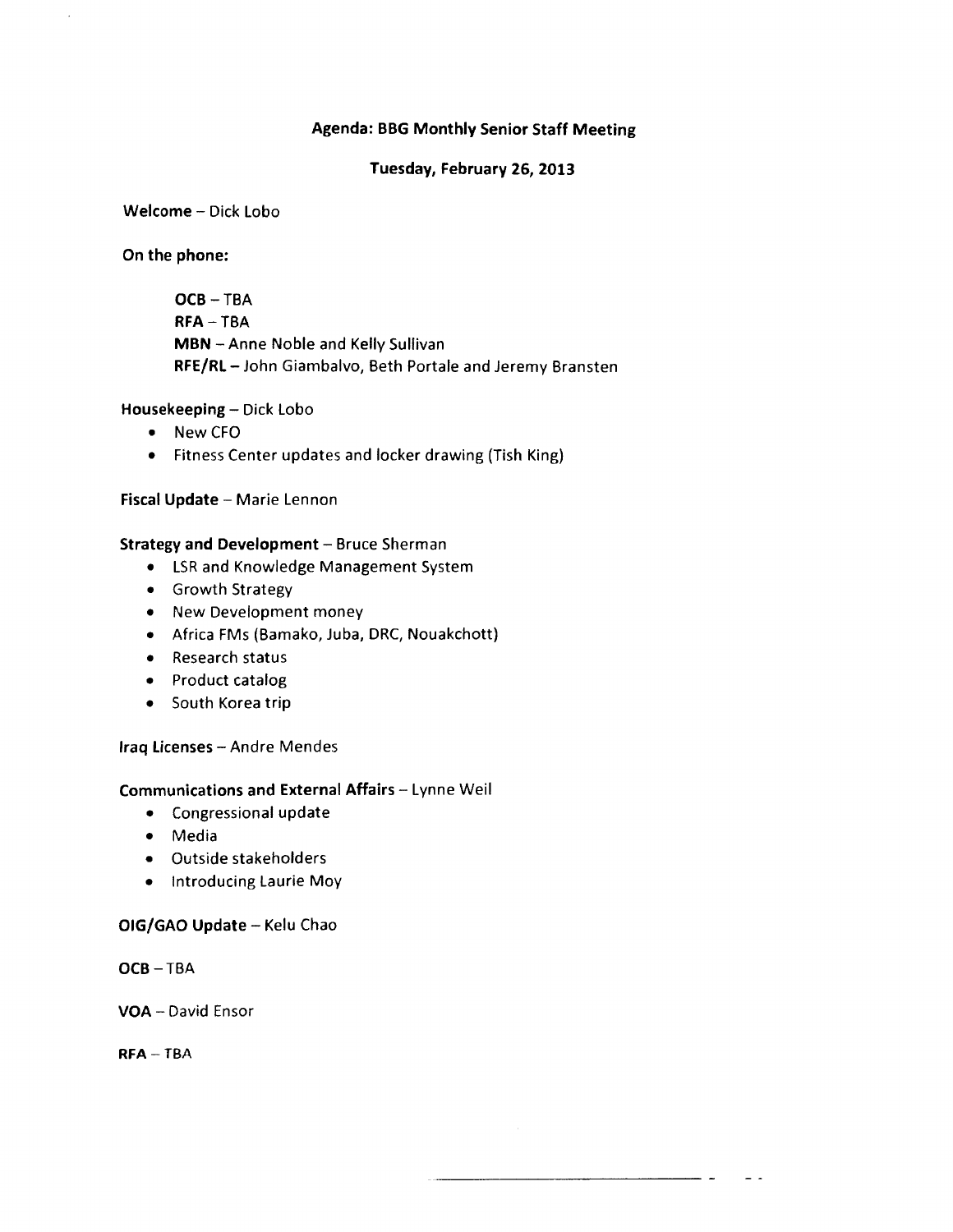**MBN** -Anne Noble and Kelly Sullivan

RFE/RL-John Giambalvo, Beth Portale and Jeremy Bransten

## Financial disclosure and ethics training obligations - Paul Kollmer

Civil Rights - Delia Johnson

- February 26 at 2pm in the Cohen Auditorium: Phillip A. Tibbs Author, Lecturer and Son of a Tuskegee Airman
- February 27: Alternative Dispute Resolution training
- February 28 at 11am in the NTSB Conference Center: Black History Month event featuring Congresswoman Sheila Jackson-Lee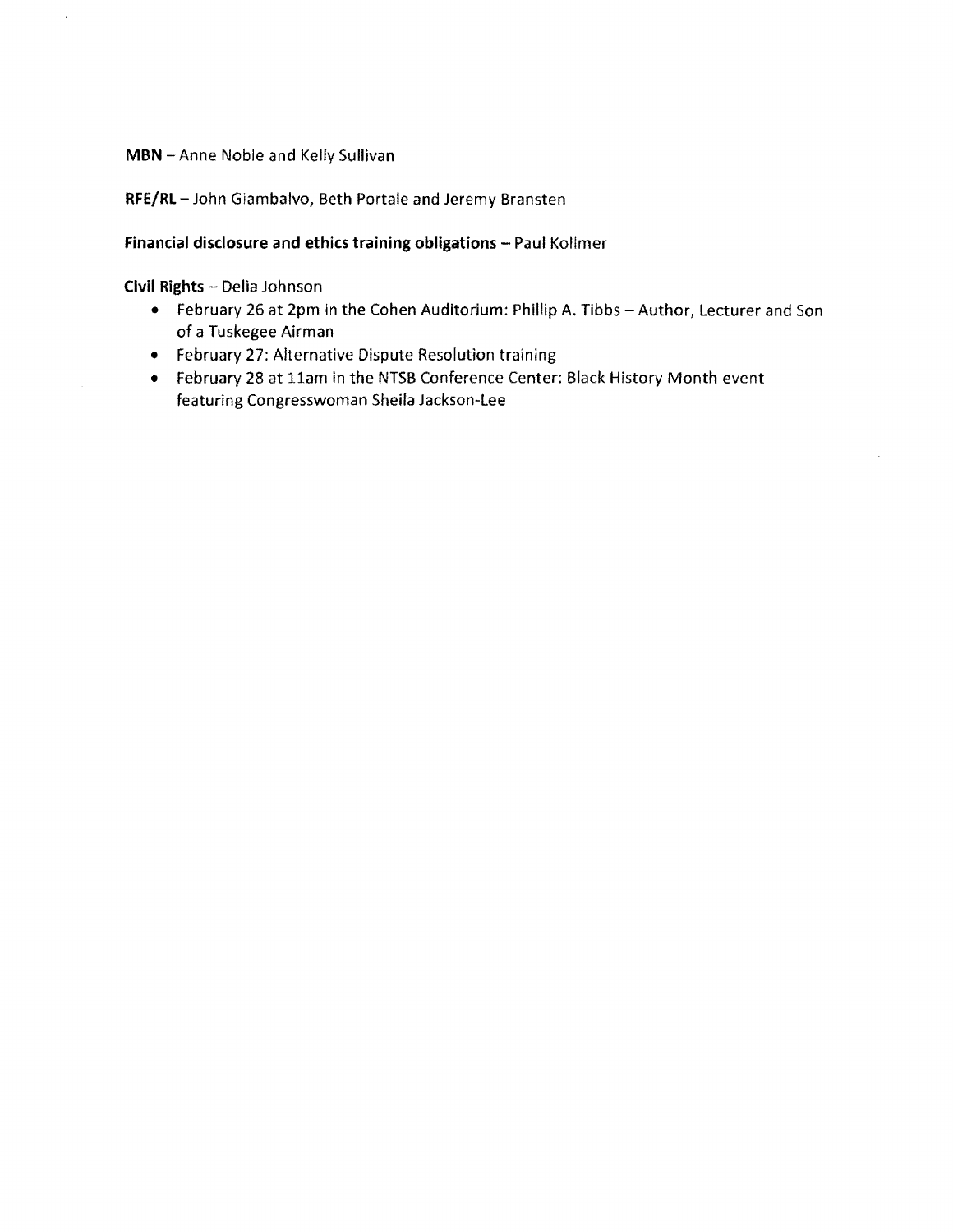## Agenda: BBG Monthly Senior Staff Meeting

#### Tuesday, May 7, 2013

Welcome - Dick Lobo

On the phone:

OCB - Irv Rubenstein RFA - Burnadette Burns MBN -Anne Noble RFE/RL-John Giambalvo

#### Housekeeping - Dick Lobo

- Workplace Engagement video Peter Vaselopulos
- Federal Employee Viewpoint Survey Chelsea Brown

Fiscal Update - Marie Lennon and Jeff Trimble

#### Strategy and Development - Bruce Sherman

- Progress in the field: new affiliations and media cooperation agreements in the works
- Recap of our recent off-site
- OSD communications reporting
- New systems SMART, CRM, etc.

#### Communications and External Affairs - Lynne Weil

- Congressional update
- Media
- Outside stakeholders
- Launchpad Demonstration Anastasia Kolobrodova

#### Research Update- Bill Bell

- New research findings from Pakistan and Vietnam
- Some new findings on satellite use in China

#### TSI -- Andre Mendes

#### Global Networking

- MPLS network expansion
- MTIPS connection

#### Infrastructure

- Network Control Center rebuild
- Kuwait Shortwave enhancements
- Sri Lanka damage repair

#### Telephony

• Migration to Unified Communications in full swing

 $\mathcal{A}=\mathcal{A}$  , where  $\mathcal{A}=\mathcal{A}$ 

- Migration to Skype as a high priority
- New scrutiny of long distance use (and abuse)